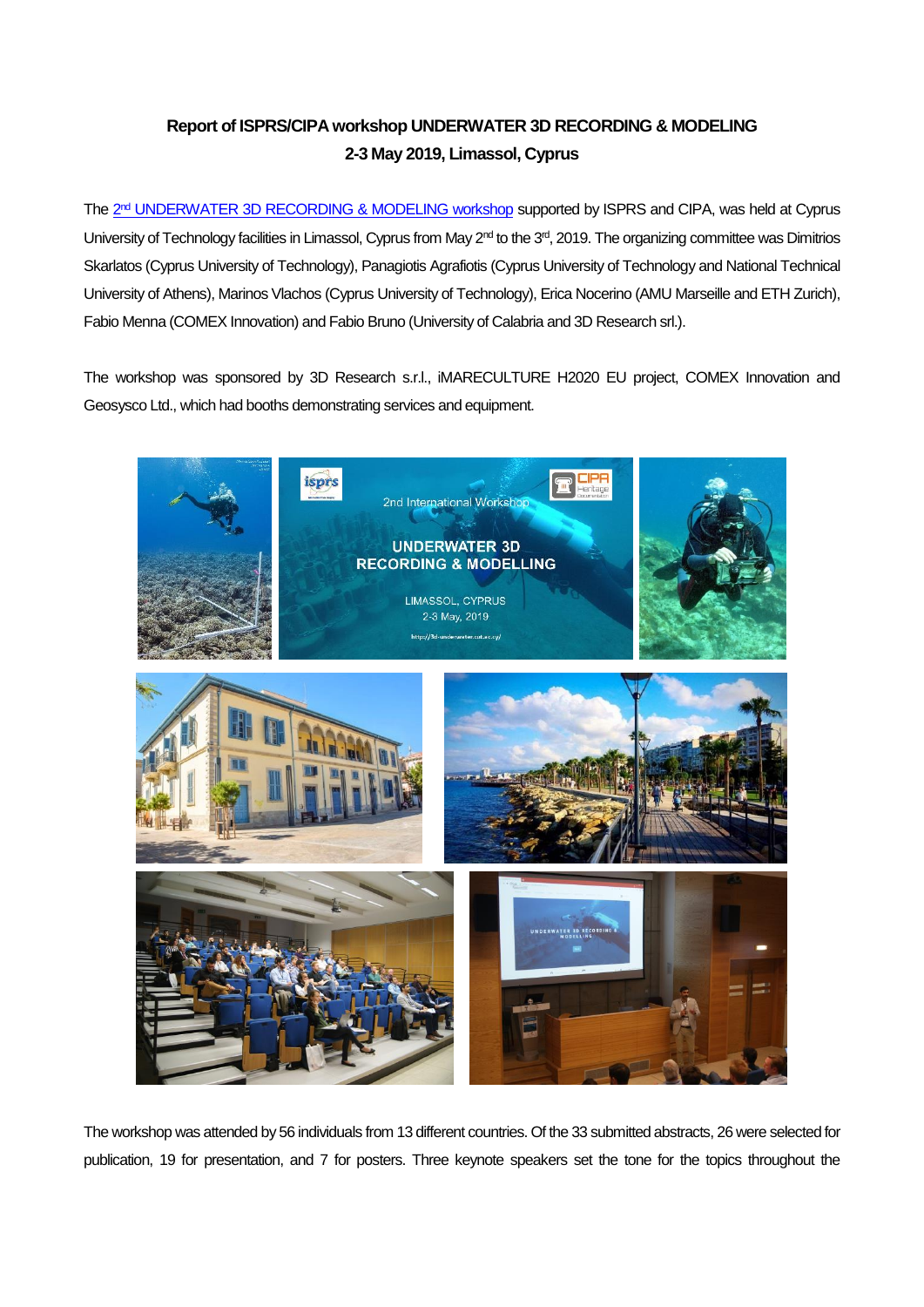conference. Rafael Garcia and Nuno Gracias from the University of Girona, (Underwater Vision and Robotics group) started the conference off presenting the current state of the art in Omnidirectional Underwater Computer Vision Research and Applications at the University of Girona. The next day, Fabio Bruno from University of Calabria and 3D Research srl. presented his speech on "Exploring underwater sites through virtual and augmented reality". The selected papers for publication are published in [The International Archives of the Photogrammetry, Remote Sensing and Spatial Information Sciences](https://www.int-arch-photogramm-remote-sens-spatial-inf-sci.net/XLII-2-W10/) under Volume XLII-2/W10, 2019.



The workshop started with the opening ceremony on the morning of May 2<sup>nd</sup> where Prof. Phaedon Kyriakidis, Dean of the Faculty of Engineering and Technology of the Department of Civil Engineering and Geomatics of Cyprus University of Technology together with the CIPA President, Prof. Andreas Georgopoulos and Dr. Fabio Menna on behalf of ISPRS WGII/9 Underwater Data Acquisition and Processing, welcomed the participants, wishing them insightful and fruitful discussions about underwater 3D surveying (photogrammetry, bathymetry, etc.), 3D metrology, Virtual and Augmented reality and learning methods for facilitating fasterand accurate results.Finally, Assoc. Prof. Dimitrios Skarlatosbeing the Workshop Chair, opened the workshop giving also an insight of the statistics and the works to be presented in this Workshop.



Interesting discussions during the poster session. Demos from the sponsors of the Workshop took also place during coffee breaks and lunches

No workshop would be complete without the usual social events. The first night of the conference opened with a social dinner at a nearby Restaurant with live music, where the conference attendees enjoyed the local tastes of Cyprus. Even after the end of the conference, no official event was organized, the participants were gathered together at a nice restaurant at the sea front of Limassol in order to continue their interesting discussions and spend time together.